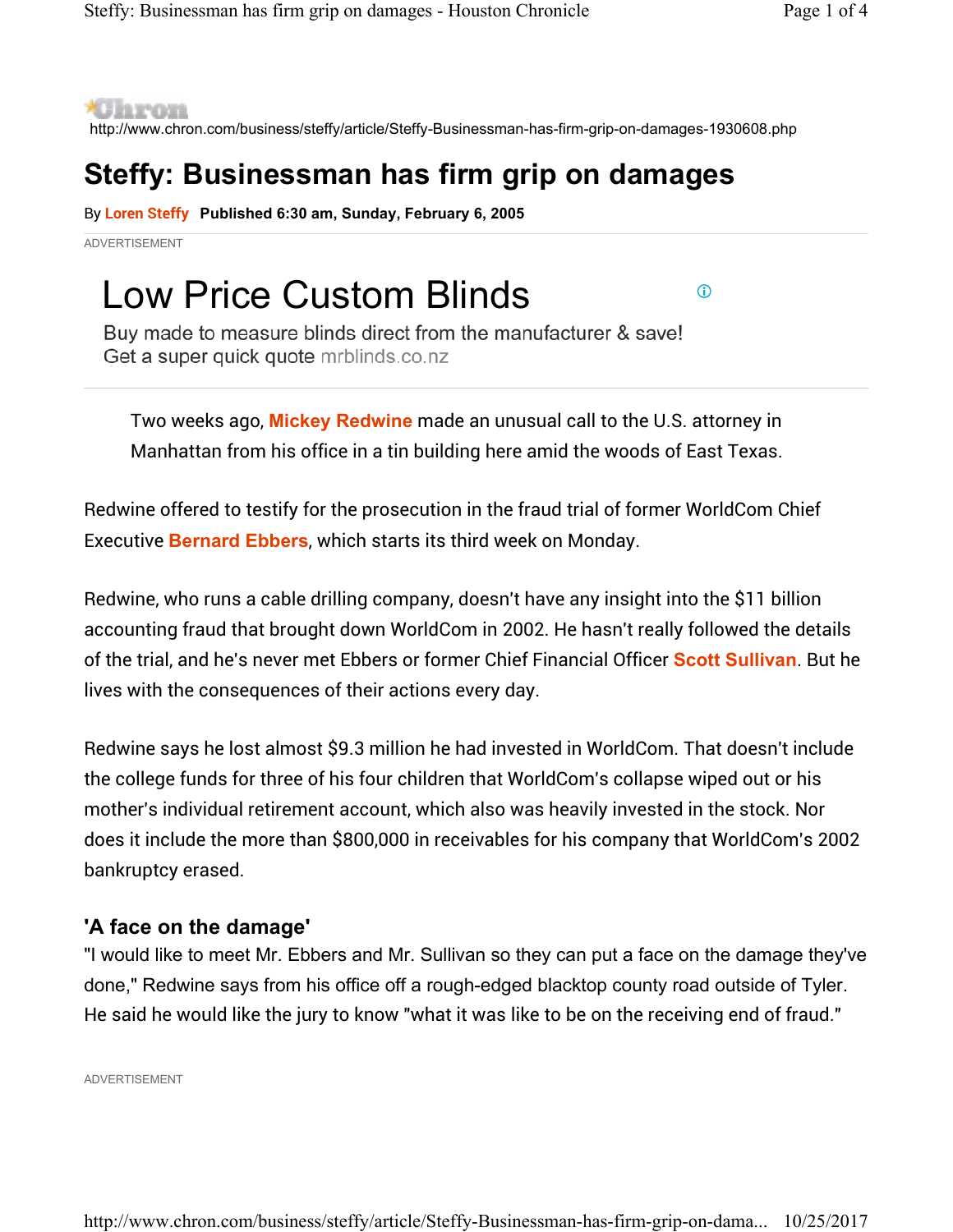Redwine's company has done business with MCI since 1987, and he continued working for the company after it was bought by WorldCom in 1998. He works for it still, now that it has emerged from bankruptcy and has reclaimed the MCI name.

Through it all, he maintained a deep loyalty to the long-distance provider that once accounted for as much as 60 percent of his company's revenue. Redwine's business philosophy is simple: Take care of customers, and they'll take care of you.

It's an old-fashioned way of doing business  $-$  a way that works, a way that fosters loyalty and a way that amplifies the sense of betrayal when that bond is broken.

ADVERTISEMENT

## The Largest Spa Range

Experience the Alpine Difference. Premium Spa Pools, Swim Spas & Gazebos from

"They were like family to me," he says. "It was devastating to see."

#### **Declined to sue**

When lawyers asked Redwine, because of the size of his losses, to be a lead plaintiff in a class-action lawsuit against the company, he declined. He still does business with MCI and still respects the people he deals with there, who were far removed from the accounting antics. Despite his loss, he felt suing the company would be wrong.

Redwine's **Dynamic Cable Construction Co.** bores holes for underground cables and pipelines, primarily for telecommunications companies. His specialty is difficult jobs, such as drilling in big cities and under rivers.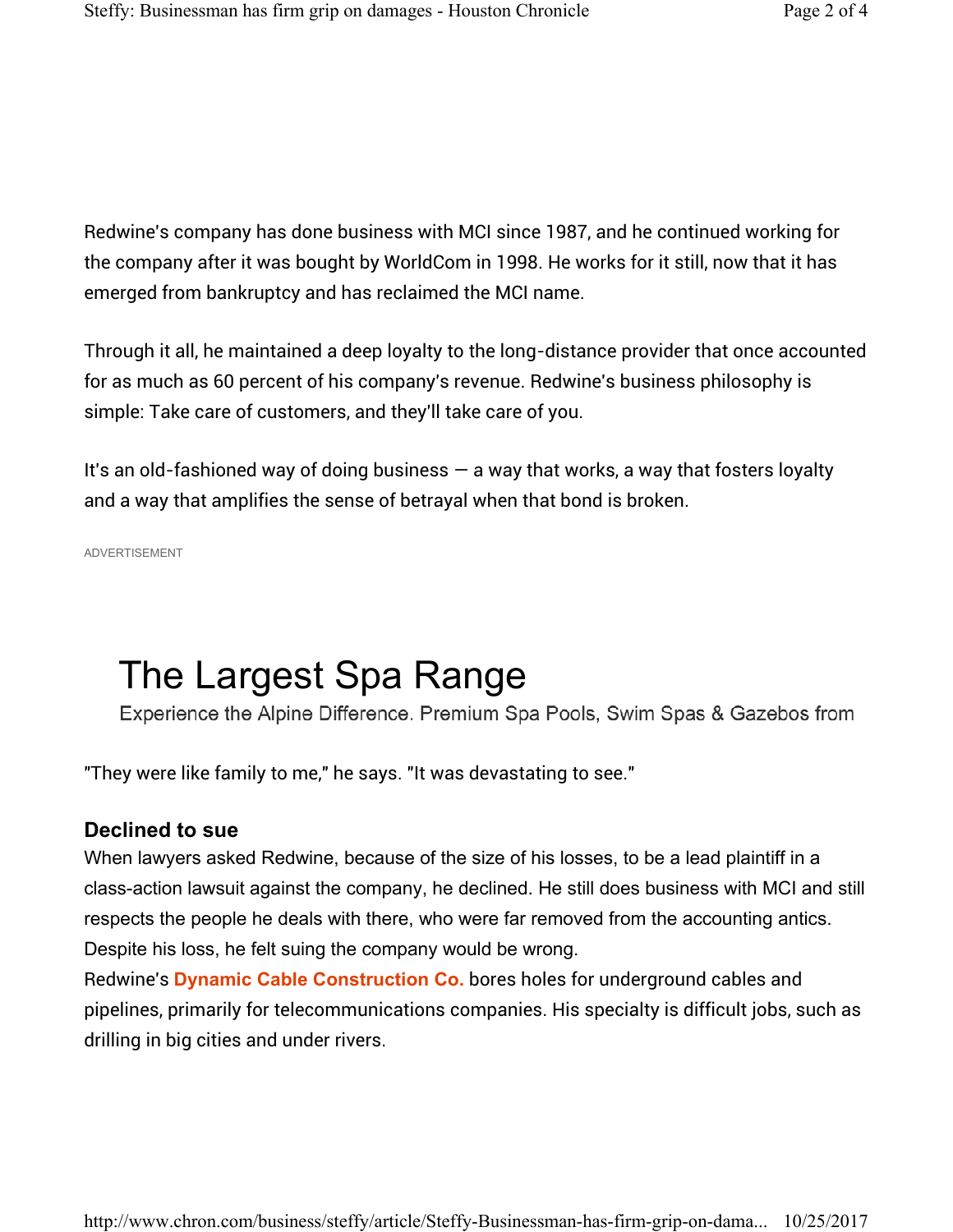In the past four years, as the telecom business imploded, shedding 300,000 jobs nationally, Redwine has borne his share of the hardship. His company has gone from 450 employees to about 75.

He lost a bundle on other telecom stocks he invested in, too, but he's willing to accept the consequences of a bad decision.

### **'I wasn't defrauded'**

"That's a business loss I can accept," he says. "I wasn't defrauded."

Redwine, 50, is nothing if not tenacious. A licensed peace officer, he passed the academy in his spare time, paying the instructor to tutor him on weekends. One of his earliest drilling projects involved wiring New Orleans' French Quarter for cable television, a job that, to preserve the area's heritage, required removing one brick at a time, numbering it and returning it to its exact location when the work was finished.

He also bored a record 6,700-foot-long hole under the Potomac River, fought off alligators and snakes while running cable in the swamps of Louisiana, and drilled under the Puente Grande River in Mexico in defiance of the devil, whom locals said had cursed the river.

Redwine has the firm handshake of a man used to shaking hands that do real work.

It's the kind of grip that Bernie Ebbers, a one-time bar bouncer and motel operator, lost long ago. Ebbers lost his grip on other things too  $-$  on honesty, on integrity and, ultimately, on his company.

### **Happy to help**

As Ebbers' trial resumes this week in New York, the former CEO, who assembled one of the world's largest phone companies through a barrage of 70 acquisitions in less than two decades, now claims he couldn't understand the accounting that made it all possible. Redwine smirks at the notion. He is, in a way, the anti-Ebbers. He runs three companies, and he's managed them through good times and bad. He doesn't draw a salary, he doesn't ask his board to guarantee him personal loans and he doesn't lie to shareholders to pump up his stock.